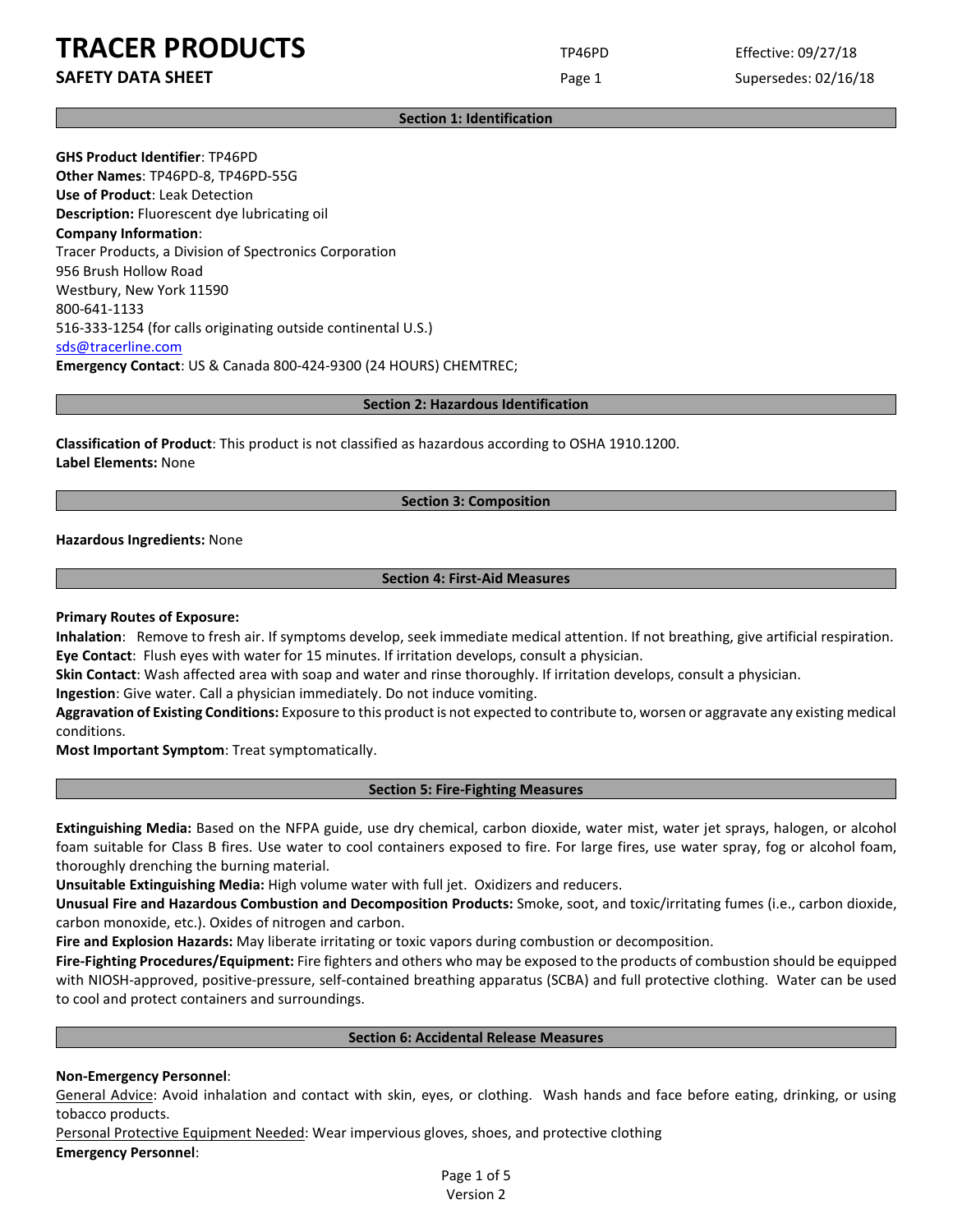## **SAFETY DATA SHEET** SUPERFOUR CONSUMING THE Page 2 Supersedes: 02/16/18

Suitable Protective Gear: Wear impervious gloves, shoes and protective clothing.

Unsuitable Protective Gear: Not Applicable

**Environmental Precautions**: Prevent any contamination of local soils and water supply. Prevent ground water infiltration or any ground penetration. Avoid the spreading or entering into watercourses by using sand, soil, or other types of barriers. If contamination into water course or sewage system, alert appropriate authorities.

## **Containment/Clean-up Methods**:

Containment & Recovery of Product: Contain with absorbent material, such as clay, soil, universal binding medium, or any commercially available absorbent. Shovel reclaimed dye and absorbent into a recovery or salvage drums for disposal. For larger spills, transfer to a salvage tank for recovery or safe disposal. Any residues should be treated like a small spill. This is not a RCRA hazardous waste per Title 40 CFR 261. Stop material from contaminating soil, or from entering sewers or bodies of water. For larger spills, transfer to a salvage tank for safe recovery/disposal. Residues are treated as small spills.

Disposal**:** Either incinerate or land fill in accordance with applicable local, state and federal regulations.

## **Section 7: Handling and Storage**

**Handling Precautions:** Use product only in well ventilated areas. Avoid breathing in mists or vapors from a heated product. Avoid formation of mists. Avoid heating product near flash point. Avoid prolonged or repeated contact with skin. Handle in ambient temperature.

**Storage Conditions:** Store in a cool, dry, well-ventilated area away from heat, ignition sources, and direct sunlight. Always keep containers tightly closed. Store away from oxidizing and reducing agents.

**Personal Hygiene:** Wash hands before breaks and at the end of the work day. Do not carry cleaning clothes used to absorb product in clothing. General hygiene measures for chemicals apply.

**Empty Container Precautions:** Do not reuse empty container for any purpose.

## **Section 8: Exposure Controls/Personal Protection**

**Occupational Exposure Limits**: No exposure limits have been established for this product.

**Biological Exposure Limits**: No data available

**Engineering Controls/Ventilation**: Maintain airborne concentrations below the established exposure limits by providing adequate ventilation. General (dilution) ventilation should be acceptable. Additional local exhaust ventilation is recommended where dusts, mists or vapors may be released.

## **Personal Protective Equipment**:

Respiratory Protection: Avoid breathing vapor and/or mist. If occupational exposure limits are exceeded wear NIOSH/OSHA approved equipment. Use a respiratory protection fitted with a combination filter A-P3 for short term use. High airborne concentrations may necessitate the use of self-contained breathing apparatus (SCBA) or a supplied air respirator. Respiratory protection programs must be in compliance with 29 CFR 1910.134.

Skin Protection: Wear protective clothing and appropriate impervious gloves.

Eye Protection: Wear safety goggles with peripheral coverage approved to EU Standard EN 166, AS/NZS 1337. An eye wash facility should be readily available.

Hand Protection: When in contact with material, be sure to use proper gloves approved to standards (Europe: EN 374, U.S.: F739, & AS/NZS: 2161). Gloves made from neoprene, nitrile or butyl rubber may provide suitable chemical protection.

Hygiene Measures: Wash thoroughly after handling, especially before eating, drinking, smoking, or using restroom facilities.

## **Section 9: Physical and Chemical Properties**

**Physical State**: Liquid **Appearance**: Amber **Odor**: Mild **Odor Threshold**: No data available **pH**: No data available **Melting/ Freezing Point**: No data available **Boiling Point**/**Boiling Range**: Decompose >392° F (200° C) **Flash Point**: Greater than 410° F (210° C) **Evaporative Rate**: No data available **Solid/Gas Flammability**: No data available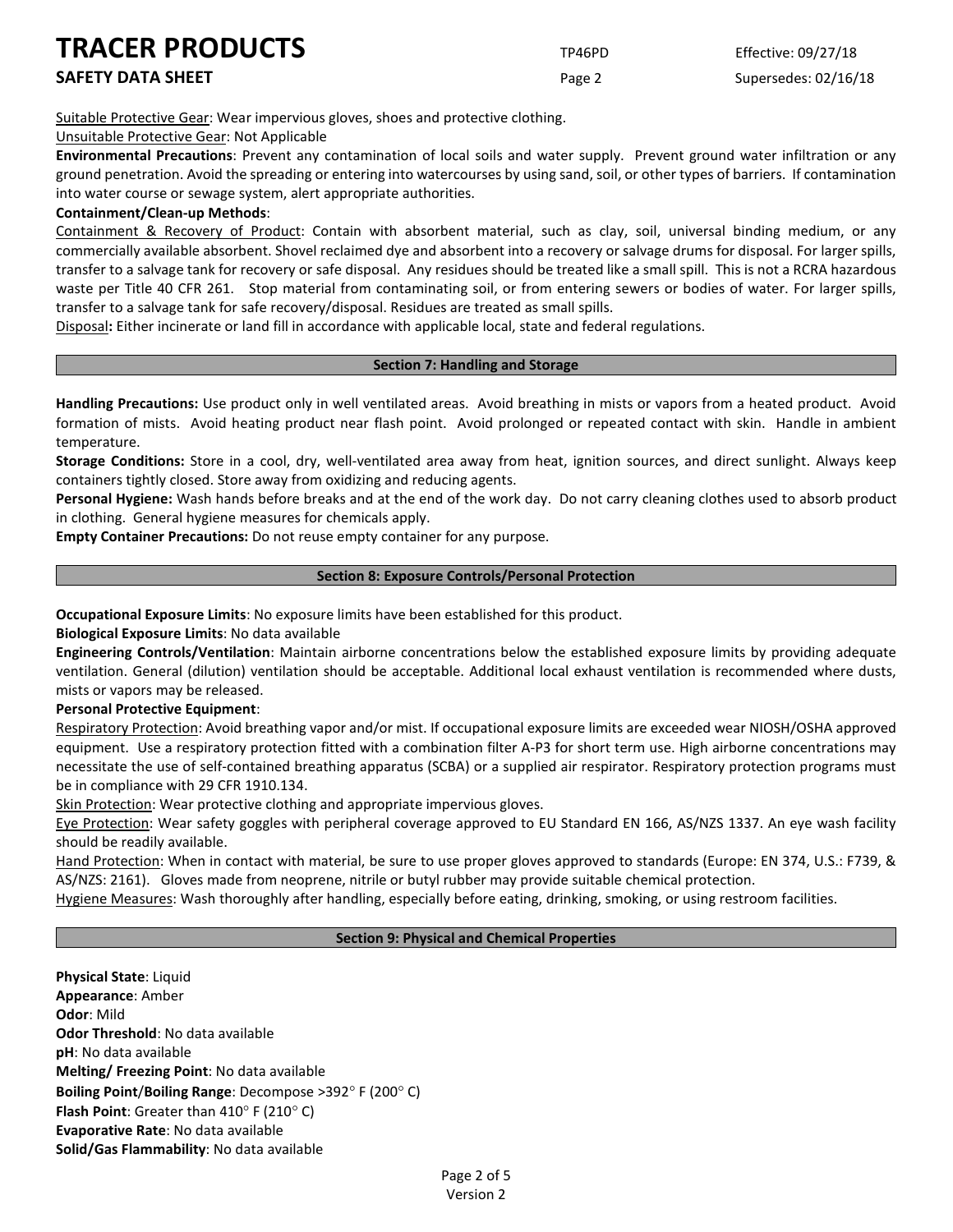**SAFETY DATA SHEET** SUPERFOUR CONSUMING THE Page 3 Supersedes: 02/16/18

**Upper/Lower Explosive Limit**: No data available **Vapor Pressure 68**° **F (20**° **C)**: <0.01 mmHg @ 20° C **Vapor Density (Air=1)**: No data available **Relative Density**: 0.989 **Solubility in Water**: Insoluble **Partition Coefficient: n-octanol/water**: No data available **Auto-ignition Temperature**: No data available **Decomposition Temperature**: No data available **Viscosity at 40°C: 46cSt Viscosity at 100°C**: No data available

## **Section 10: Stability and Reactivity**

**Reactivity**: This product is non-reactive under ambient conditions

Stability: Stable under normal conditions of use. Can decompose slowly with localized heating over 300°C

**Conditions to Avoid**: High temperatures & a source of ignition. Toxic fumes may be released if product is heated above decomposition point.

**Incompatible Materials**: Strong Acids, Strong oxidizing agents, and Reducing agents Hazardous Decomposition Products: In the event of combustion, CO and CO<sub>2</sub> will be formed. **Hazardous Polymerization**: Will not occur

## **Section 11: Toxicological Information**

| Oral LD <sub>50</sub>       | Rat    | >5,000            |
|-----------------------------|--------|-------------------|
| Dermal LD <sub>50</sub>     | Rabbit | >2,000            |
| Inhalation LC <sub>50</sub> | Rat    | No data available |
| Eye Irritation              | Rabbit | Not an Irritant   |
| Skin Irritation             | Rabbit | Not an Irritant   |

**Carcinogenicity**: According to ACGIH, IARC, NTP, and OSHA, this product is not a hazardous carcinogen to humans.

**Sensitization:** This product is not classified as a sensitizer

**STOT-single exposure**: This product is not classified as a specific organ toxicant

**STOT-repeated exposure**: This product is not classified as a specific organ toxicant

**Genetic Toxicity:** This product is not classified as a genetic toxin

**Aspiration Hazard**: This product is not classified as an aspiration hazard

**Likely Routes of Exposure**: Eyes, skin and respiratory tract

**Symptoms**:

Eye Contact: May cause mild irritation Skin Contact: May cause mild irritation Inhalation: May cause mild irritation

Ingestion: May cause mild irritation

## **Section 12: Ecological Information**

## **Toxicity**:

| Fish $LL_{50}$ 96hr mg/l               | >1,000            |  |
|----------------------------------------|-------------------|--|
| Crustacean LL <sub>50</sub> 96hr. mg/l | No data available |  |
| Algae NOEL 72hr. mg/l                  | No data available |  |

**Persistence & Degradability**: No data available **Bioaccumulation Potential**: No data available **Mobility in Soil**: No data available

## **Section 13: Disposal Considerations**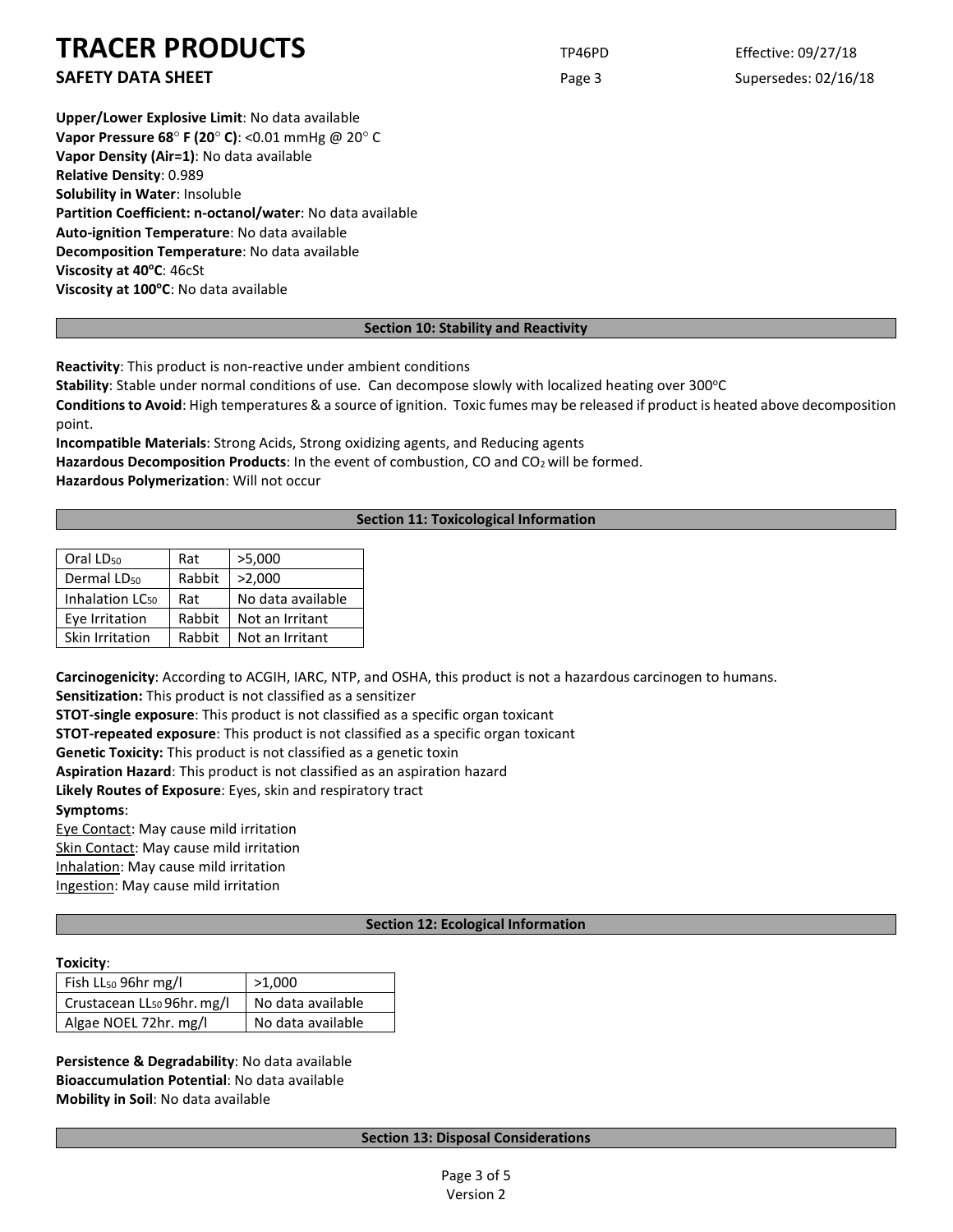**SAFETY DATA SHEET** SUPERFOUR Page 4 Supersedes: 02/16/18

**General Statements:** Federal regulations may apply to empty container. State and/or local regulations may be different. **Disposal:** Recover or recycle if possible, otherwise, dispose of in accordance with all local, state, and federal regulations. Sewage disposal is discouraged

**Special Instructions:** Be sure to contact the appropriate government environmental agencies if further guidance is required. Do not remove labels from container until container is cleaned properly. Containers can be reused or disposed of by landfill or incineration if appropriate to local law. Water with cleaning agents is required

**Hazardous Waste Number:** Not a RCRA hazardous waste

### **Section 14: Transportation**

**General Comments**: This product is not classed as hazardous or regulated for transport under 49 CFR, IATA/ICAO, or IMDG **49 CFR:**

**DOT Shipping Name:** Not Regulated **DOT Label:** Not Applicable **DOT Identification No.:** Not Applicable; Nonregulated shipments by air under 49 CFR, IATA/ICAO AND IMO **UN Proper Shipping Name:** Not Applicable **Transport Hazard Class:** Not Applicable **Packing Group:** Not Applicable **Classification Code:** Not Applicable **Transport by Road/Rail (ADR/RID): Environmental Hazard:** Not Applicable **Tunnel Restriction Code:** Not Applicable **Transport by Sea (IMDG): Marine Pollutant:** Not Applicable **Environmental Hazard:** Not Applicable **Transport by Air (IATA):**

**Special Precautions for User:** Unless otherwise specified, general measures for safe transport must be followed **Transport in Bulk:** Non-dangerous material according to transport regulations

## **Section 15: Regulatory Information**

### **Inventory Status:**

| Inventory                                                                     | <b>Status</b>                      |
|-------------------------------------------------------------------------------|------------------------------------|
| <b>U.S. TSCA Inventory</b>                                                    | Listed                             |
| <b>Canadian Domestic Substances List (DSL)</b>                                | One or more ingredients not listed |
| <b>Australian Inventory of Chemical Substances (AICS)</b>                     | One or more ingredients not listed |
| <b>European Inventory of Existing Commercial Chemical Substances (EINECS)</b> | One or more ingredients not listed |
| Japan Inventory of Existing and New Substances (ENCS)                         | One or more ingredients not listed |
| <b>Korea Existing Chemical Inventory (KECI)</b>                               | One or more ingredients not listed |
| <b>China Inventory of Existing Chemical Substances (IECSC)</b>                | One or more ingredients not listed |
| <b>Philippine Inventory of Chemicals (PICCS)</b>                              | One or more ingredients not listed |

**SARA Title III Information**: This product contains no chemicals subject to the reporting requirements of Section 313 of the emergency planning and community right to know act.

**SARA - Section 302-Extremely Hazardous Substances:** No regulated ingredients.

**SARA - Section 302-Reportable Quantity:** None.

## **SARA - Section 311/312-Hazard Categories:**

Fire Hazard: No Sudden Release of Pressure Hazard: No Reactivity Hazard: No Immediate (Acute) Health Hazard: Yes Delayed (Chronic) Health Hazard: No **Section 313-Toxic Chemicals:** No regulated ingredients